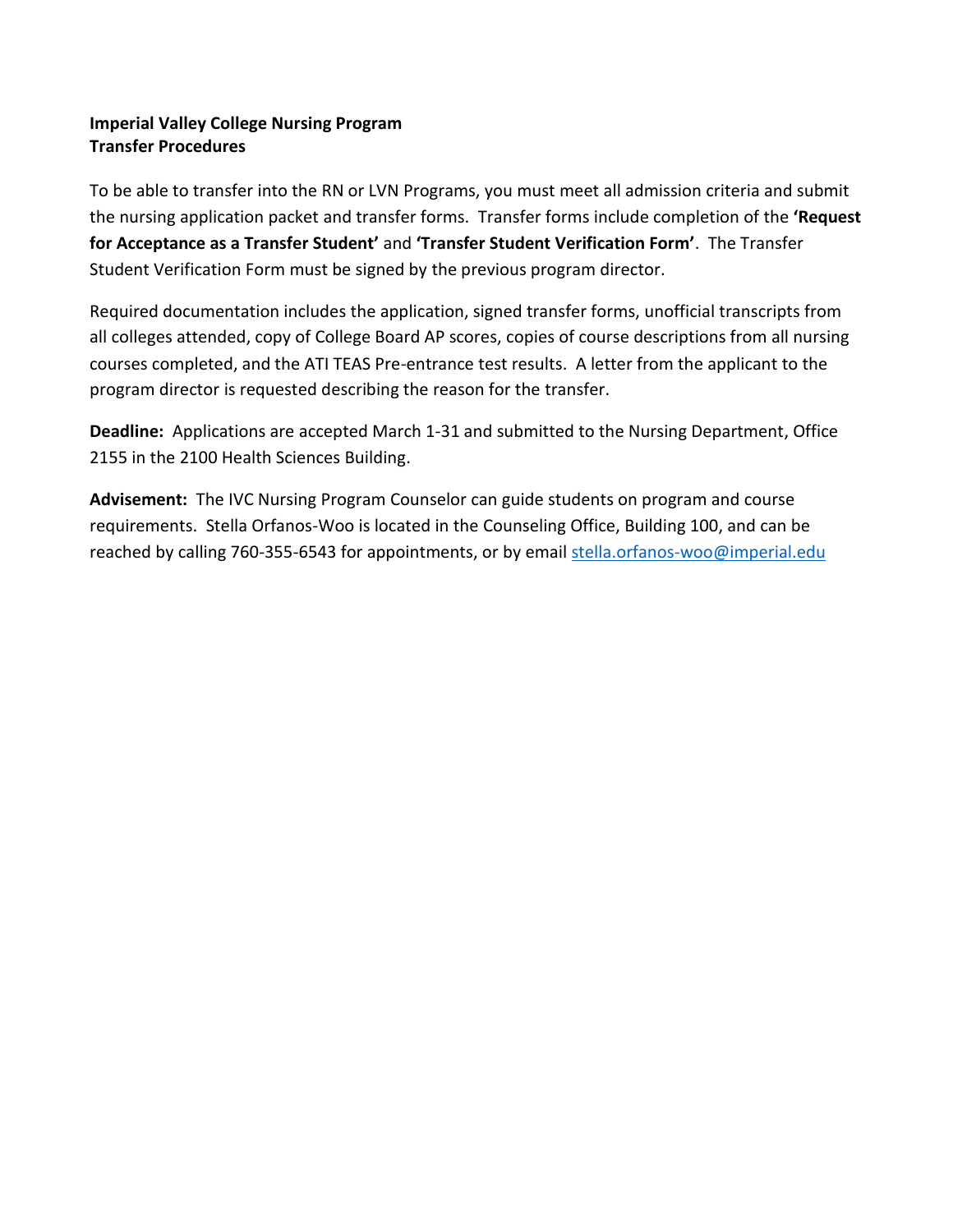# Request for Acceptance as a Transfer Student

| $\lceil \rceil$<br>I wish to be considered as a Transfer Applicant for the IVC Nursing Program - RN / LVN<br>Initial                                         |  |  |  |  |
|--------------------------------------------------------------------------------------------------------------------------------------------------------------|--|--|--|--|
| I assume responsibility for providing the information requested below and understand that failure<br>to complete this process automatically disqualifies me. |  |  |  |  |

#### **Submit the following** to the Nursing Office:

- $\Box$  Application for the RN / LVN Program with attachments.
- $\Box$  Unofficial transcripts and grades of all college work completed (excluding IVC)
- $\Box$  Copies of course outlines and syllabi from all completed nursing courses
- $\Box$  Verification Form (page 2) signed by the previous Program Director
- $\Box$  A letter to the IVC Program Director requesting transfer and acceptance into program. Include your name, address, phone number, and email or other contact information.

List all colleges attended:

### **Mail, email or hand-deliver all information on Request for Transfer and Verification forms to:**

Imperial Valley College Nursing Department 380 East Aten Road Imperial, CA 92251 760-355-6348